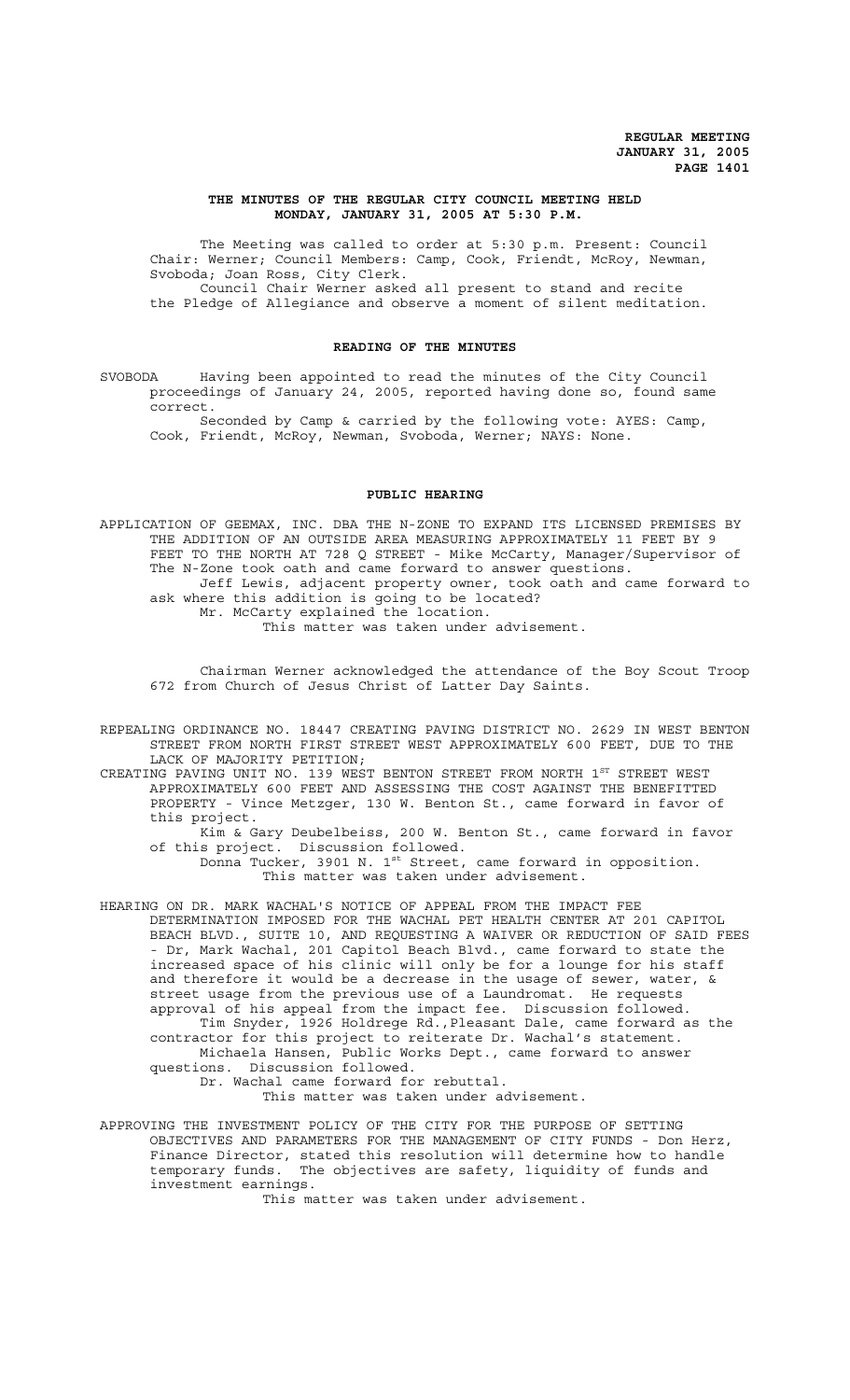APPROVING AN AGREEMENT BETWEEN THE CITY AND THE NEBRASKA DEPT. OF ROADS FOR THE FEDERAL FUNDING, THROUGH THE DEPARTMENT OF TRANSPORTATION, FEDERAL HIGHWAY ADMINISTRATION, FOR THE ANTELOPE VALLEY P AND Q STREET BRIDGES PROJECT (PROJECT NO. STPC-5236(1) CN 11215L, CITY NO. 780105;

APPROVING AN AGREEMENT BETWEEN THE CITY AND THE NEBRASKA DEPT. OF ROADS FOR THE FEDERAL FUNDING, THROUGH THE DEPARTMENT OF TRANSPORTATION, FEDERAL HIGHWAY ADMINISTRATION, FOR THE ANTELOPE VALLEY N STREET BRIDGE PROJECT (PROJECT NO. STPC-5234(1) CN 11215H, CITY NO. 780112 - Nicole Fleck-Tooze, Public Works Dept., came forward to state that each of these agreements make the City of Lincoln eligible for federal aide if Discussion followed.

Mike Morosin, 2055 S St., stated he hopes the bridges will be built like the picture shows with bike paths on both side. This matter was taken under advisement.

USE PERMIT 132A - APPLICATION OF LIVINGSTON INVESTMENTS TO ELIMINATE THE RESTRICTED HOURS OF OPERATION OF A SHOPPING CENTER TO ALLOW A 24-HOUR OPERATION FOR LOT 1, WILLOWBROOK, GENERALLY LOCATED SOUTHEAST OF S. 70TH STREET AND HIGHWAY 2 - Peter Katt, 1045 Lincoln Mall, Ste. 200, came forward representing Livingston Investments to request approval of this development application waiver. Discussion followed.

Don Kuhn, 6701 Almira Lane, came forward to show an amendment that was passed on December 12, 2000 which stated "no service station or convenience store shall be allowed. The hours of operation of the shopping center shall only be allowed between the hours of 5:00 a.m. to 12:00 midnight". He is in opposition. Discussion followed.

Harold Moser, no address given, came forward in opposition. Kathleen Batterman, 6901 Almira Lane, came forward in opposition. Royce Mueller, 6730 Ann's Court, came forward as president of the Country Meadows Association in opposition. Mr. Katt came forward for rebuttal.

This matter was taken under advisement.

# **\*\* END OF PUBLIC HEARING \*\***

#### **MISCELLANEOUS BUSINESS**

Danny Walker, 427 E St., President of South Salt Creek came forward to report problems in the 4<sup>th</sup> Street area. Jonathan Cook, Council Member, requested staff to look into these

issues. Nicole Fleck-Tooze, Public Works Dept., stated the wastewater improvements have been completed and she will look into the other issues.

This matter was taken under advisement.

John McManus, Heidelberg's, came forward to state the revenue for the North Heidelberg's is down 12% and the South Heidelberg's is down 28% due to the public smoking ban ordinance.

Jeremy Arnhoft, 2324 W. Washington St., bartender at Heidelberg's, came forward to state his income from tips has been cut 40% since the first of the year due to the public smoking ban ordinance. This matter was taken under advisement.

Barbara Bower, 1224 S. 8<sup>th</sup> Street, came forward to express her displeasure of the "open mike" restrictions. This matter was taken under advisement.

Mike Morosin, 2055 S St., stated the information brought up at the "open mike" session is helpful to the Council. He stated he thought the noon meeting should be open to the public to know why the Council voted the way they did.

Chairman Werner answered that the meeting is open to the public to listen in, but not televised.

This matter was taken under advisement.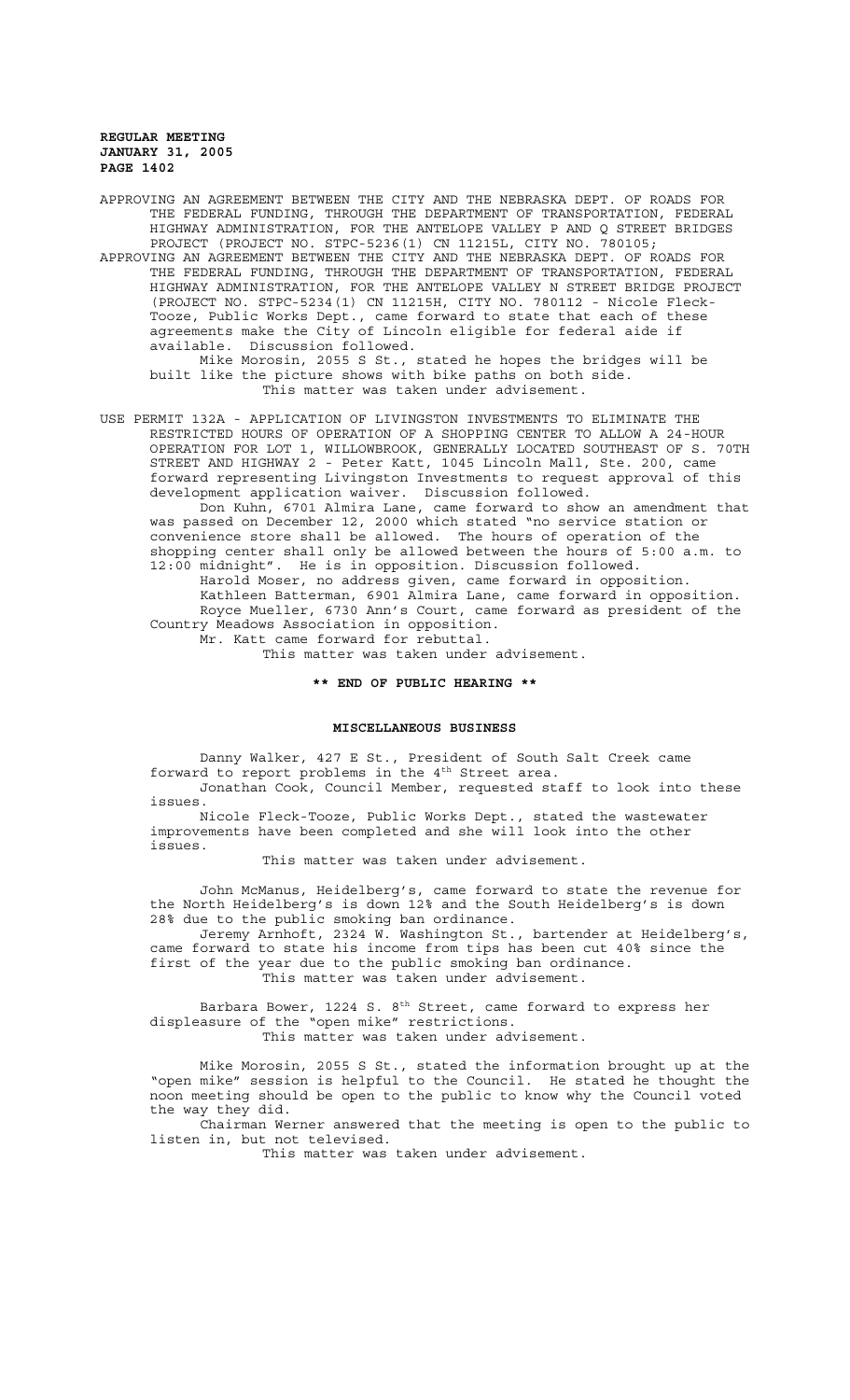# **COUNCIL ACTION**

#### **LIQUOR RESOLUTIONS**

APPLICATION OF GEEMAX, INC. DBA THE N-ZONE TO EXPAND ITS LICENSED PREMISES BY THE ADDITION OF AN OUTSIDE AREA MEASURING APPROXIMATELY 11 FEET BY 9 FEET TO THE NORTH AT 728 Q STREET - CLERK read the following resolution, introduced by Jon Camp, who moved its adoption for approval: A-83182 BE IT RESOLVED by the City Council of the City of Lincoln,

Nebraska:

That after hearing duly had as required by law, consideration of the facts of this application, the Nebraska Liquor Control Act, and the pertinent City ordinances, the City Council recommends that the application of Geemax, Inc. dba The N-Zone to expand its licensed premises by the addition of an outside area measuring approximately 11 feet by 9 feet to the north at the presently licensed premises located at 728 Q Street, Lincoln, Nebraska, be approved with the condition that the premise complies in every respect with all City and State regulations.

BE IT FURTHER RESOLVED that the City Clerk is directed to transmit a copy of this resolution to the Nebraska Liquor Control Commission. Introduced by Jon Camp

Seconded by Friendt & carried by the following vote: AYES: Camp, Cook, Friendt, McRoy, Newman, Svoboda, Werner; NAYS: None.

# ORDINANCES - 2<sup>ND</sup> READING & ASSOCIATED RESOLUTIONS

- REPEALING ORDINANCE NO. 18447 CREATING PAVING DISTRICT NO. 2629 IN WEST BENTON STREET FROM NORTH FIRST STREET WEST APPROXIMATELY 600 FEET, DUE TO THE LACK OF MAJORITY PETITION - CLERK read an ordinance, introduced by Ken Svoboda, repealing Ordinance No. 18447 which created Paving District No. 2629, which paving district included all that portion of West Benton Street from North First Street west approximately 600 feet +/ describing the benefitted property and providing for the payment of the cost thereof, the second time.
- CREATING PAVING UNIT NO. 139 IN WEST BENTON STREET FROM N. 1ST STREET WEST APPROXIMATELY 600 FEET AND ASSESSING THE COST AGAINST THE BENEFITTED PROPERTY - CLERK read an ordinance, introduced by Ken Svoboda, is authorized under Neb. Rev. State. §18-2001, et. seq., to pave any street when the paved street does not meet or exceed the minimum standards for pavement set by the City for it, paved street and to do so without petition or creating a street improvement district, the second time.
- STREET NAME CHANGE 04010 RENAMING N.W. 47TH STREET AS N.W. 47TH COURT, GENERALLY LOCATED AT N.W. 47TH STREET AND W. THATCHER LANE - CLERK read an ordinance, introduced by Ken Svoboda, changing the name of N.W.  $47^{\text{th}}$ Street to N.W.  $47^{\text{th}}$  Court located at N.W.  $47^{\text{th}}$  Street and W. Thatcher Lane, the second time.

### **RESOLUTIONS**

- HEARING ON DR. MARK WACHAL'S NOTICE OF APPEAL FROM THE IMPACT FEE DETERMINATION IMPOSED FOR THE WACHAL PET HEALTH CENTER AT 201 CAPITOL BEACH BLVD., SUITE 10, AND REQUESTING A WAIVER OR REDUCTION OF SAID FEES - CLERK read the following resolution, introduced by Ken Svoboda, who moved its adoption for approval:
- A-83183 WHEREAS, Wachal Pet Health Center, hereinafter Appellant, is expanding its pet health center by converting adjacent retail space into additional an office and employee breakroom for the pet health center located at 201 Capitol Beach Blvd., Suite 10; and

WHEREAS, said addition contains 611 sq. ft. of gross floor area as defined in Lincoln Municipal Code § 27.82.040; and

WHEREAS, under the Arterial Street Impact Fee Schedules a pet health center is classified as medical office space; and

WHEREAS, under the Arterial Street Impact Fee Schedules the former retail space was classified as shopping center under 100,000 sq. ft.; and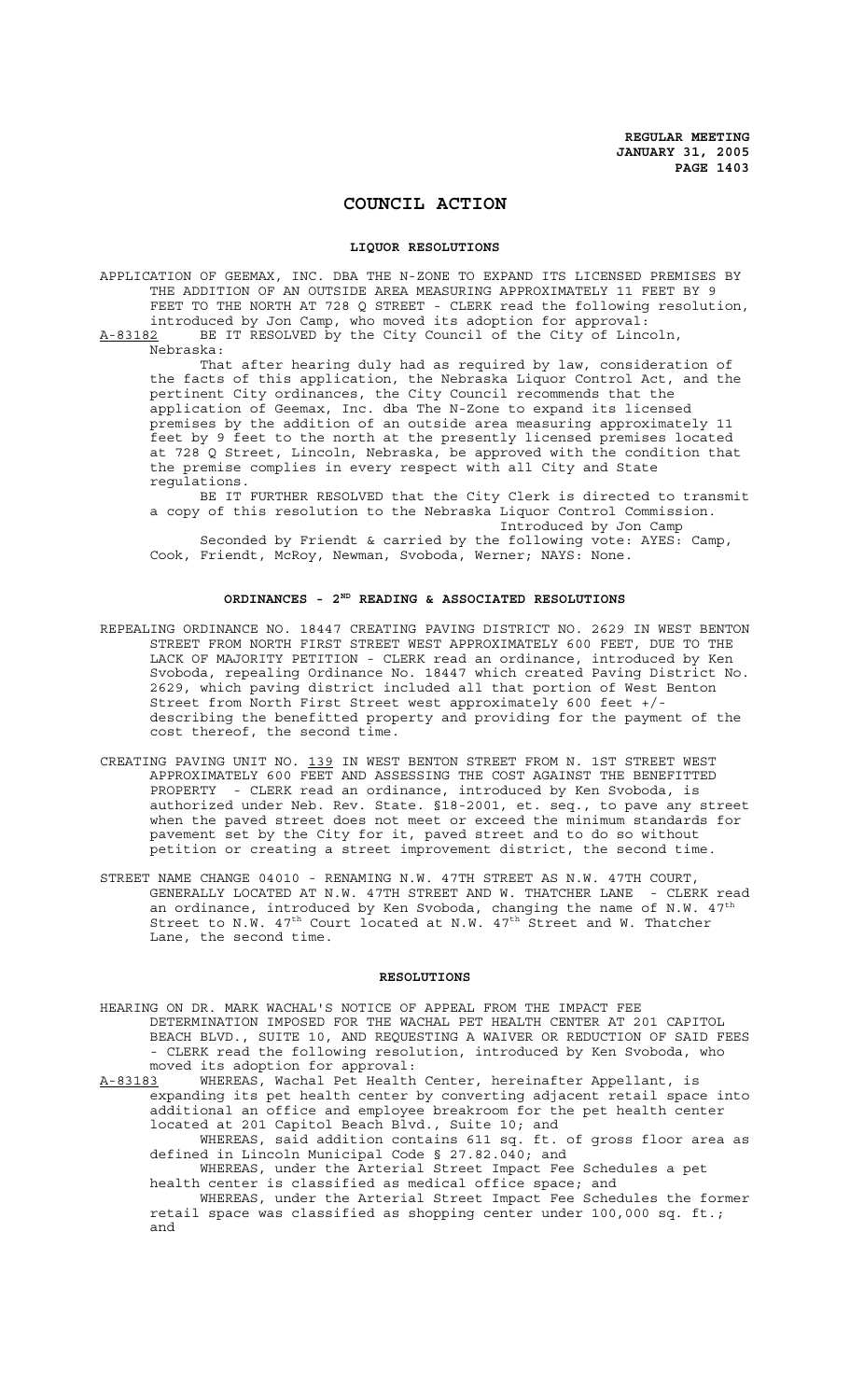WHEREAS, pursuant to Lincoln Municipal Code § 27.82.050(c)(4) the Impact Fee Administrator calculated the arterial street impact fees for the medical office space based upon the net increase in the fee for the medical office space as compared to its previous use as retail space using the arterial street impact fee schedule beginning January 1, 2004. Specifically, the fee was calculated by first multiplying the unit of measure for medical office space (\$4.160/ sq. ft.) x 611 sq. ft. = \$2,541.76. Then the credit for the existing retail space was calculated by multiplying the unit of measure for retail space (\$2.178/ sq. ft.) x 611 sq.  $\overline{ft}$ . = \$1,330.70. The difference between the two calculations resulted in a net increase of \$1,211.00; and

WHEREAS, the Appellant filed its notice of appeal appealing the impact fee determination and requesting that the arterial street impact fees be waived or reduced as Appellant's new use of the former retail space will produce no additional demand for arterial street impact fee facilities as the expansion area does not include additional exam or veterinary procedure space or kennel space and that strict application of the impact fee ordinance's calculations under these circumstances work an unjust and undue burden on the Appellant; and

WHEREAS, the City Council finds that there are unusual circumstances of the development which demonstrate that the application of the fee to the development would be unfair or unjust.

NOW, THEREFORE, BE IT RESOLVED by the City Council of the City of Lincoln, Nebraska:

That the impact fee Notice of Appeal filed by Wachal Pet Health Center, on December 20, 2004, is hereby approved and the arterial street impact fees are hereby waived.

Introduced by Ken Svoboda Seconded by Friendt & carried by the following vote: AYES: Camp, Friendt, Newman, Svoboda; NAYS: Cook, McRoy, Werner.

APPROVING THE INVESTMENT POLICY OF THE CITY FOR THE PURPOSE OF SETTING OBJECTIVES AND PARAMETERS FOR THE MANAGEMENT OF CITY FUNDS - CLERK read the following resolution, introduced by Ken Svoboda, who moved its adoption:

A-83184 BE IT RESOLVED by the City Council of the City of Lincoln, Nebraska:

That the Lincoln Investment Policy dated January 31, 2005 for the purpose of setting objectives and parameters for the management of City funds, a copy of which is attached hereto marked as Attachment "A" and made a part hereof by reference, is hereby accepted and approved as the City's Investment Policy.

Introduced by Ken Svoboda Seconded by Newman & carried by the following vote: AYES: Camp, Cook, Friendt, McRoy, Newman, Svoboda, Werner; NAYS: None.

APPROVING AN AGREEMENT BETWEEN THE CITY AND THE NEBRASKA DEPT. OF ROADS FOR THE FEDERAL FUNDING, THROUGH THE DEPARTMENT OF TRANSPORTATION, FEDERAL HIGHWAY ADMINISTRATION, FOR THE ANTELOPE VALLEY P AND Q STREET BRIDGES PROJECT (PROJECT NO. STPC-5236(1) CN 11215L, CITY NO. 780105 - Prior to reading:<br>NEWMAN Mo

Moved to delay action on Bill NO. 05R-18 for one week to 2/7/05. Seconded by Friendt & carried by the following vote: AYES: Camp, Cook, Friendt, McRoy, Newman, Svoboda, Werner; NAYS: None.

APPROVING AN AGREEMENT BETWEEN THE CITY AND THE NEBRASKA DEPT. OF ROADS FOR THE FEDERAL FUNDING, THROUGH THE DEPARTMENT OF TRANSPORTATION, FEDERAL HIGHWAY ADMINISTRATION, FOR THE ANTELOPE VALLEY N STREET BRIDGE PROJECT (PROJECT NO. STPC-5234(1) CN 11215H, CITY NO. 780112 - Prior to reading:<br>NEWMAN Moved to delay action on Bill NO. 05R-19 for one week to  $2/7/05$ . Moved to delay action on Bill NO. 05R-19 for one week to  $2/7/05$ .

Seconded by Friendt & carried by the following vote: AYES: Camp, Cook, Friendt, McRoy, Newman, Svoboda, Werner; NAYS: None.

USE PERMIT 132A - APPLICATION OF LIVINGSTON INVESTMENTS TO ELIMINATE THE RESTRICTED HOURS OF OPERATION OF A SHOPPING CENTER TO ALLOW A 24-HOUR OPERATION FOR LOT 1, WILLOWBROOK, GENERALLY LOCATED SOUTHEAST OF S. 70TH STREET AND HIGHWAY 2 - CLERK read the following resolution, introduced by Ken Svoboda, who moved its adoption:

Seconded by Friendt & LOST by the following vote: AYES: None; NAYS: Camp, Cook, Friendt, McRoy, Newman, Svoboda, Werner.

The resolution, having **LOST**, was assigned File **#38-4496**, & was placed on file in the Office of the City Clerk.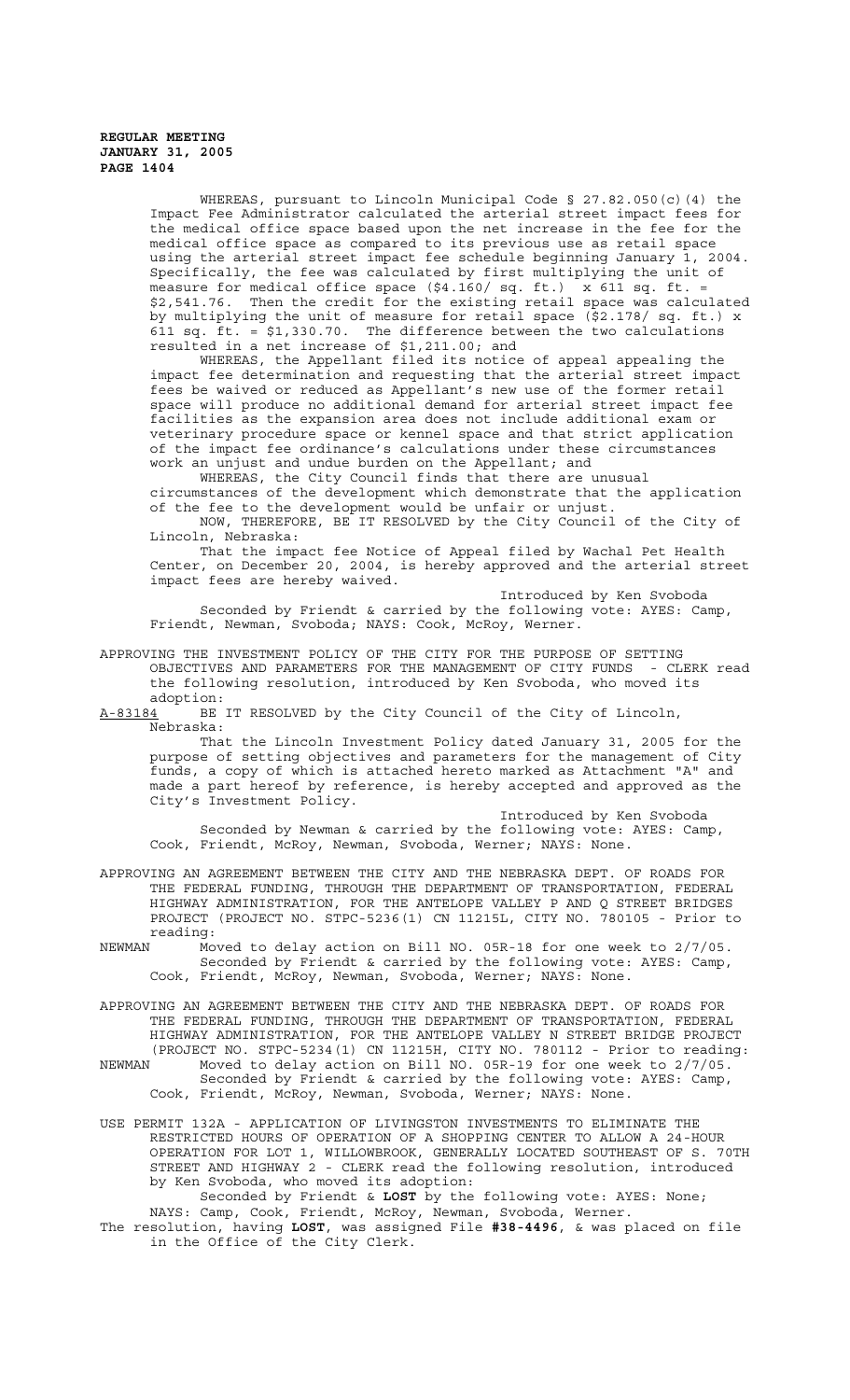ACCEPTING THE REPORT OF NEW AND PENDING CLAIMS AGAINST THE CITY AND APPROVING DISPOSITION OF CLAIMS SET FORTH THEREIN FOR THE PERIOD OF JANUARY 1 - 15, 2005 - PRIOR to reading: COOK Moved to amend Bill #05R-21 by deleting line 10, Homes by Hart \$3,328.78, to have further review. Seconded by Friendt & carried by the following vote: AYES: Camp, Cook, Friendt, McRoy, Newman, Svoboda, Werner; NAYS: None. CLERK Read the following resolution, introduced by Ken Svoboda, who moved its adoption as amended: A-83185 BE IT RESOLVED by the City Council of the City of Lincoln, Nebraska: That the claims listed in the attached report, marked as Exhibit "A", dated January 18, 2005, of various new and pending tort claims filed against the City of Lincoln with the Office of the City Attorney or the Office of the City Clerk, as well as claims which have been disposed of, are hereby received as required by Neb. Rev. Stat. § 13-905 (Reissue 1997). The dispositions of claims by the Office of the City Attorney, as shown by the attached report, are hereby approved: DENIED 33,328.78 Timothy J. & Chastity A. Kriz \$18,452<br>218,452 mter 3,700.00 Betty Maxfield 6,516 Timothy J. & Chastity A. Kriz \$18,452.99<br>Betty Maxfield 6,516.76 <del>Homes by Hart<br>Kidzone Child Care Center</del>

|       |                      | 2,500.00                                                                                  |
|-------|----------------------|-------------------------------------------------------------------------------------------|
| 40.00 | Russell Harford      | 642.34                                                                                    |
| NAS*  | State Farm Insurance |                                                                                           |
|       |                      | 1,525.40                                                                                  |
|       | C.S. Guenzel Co.     | 938.11                                                                                    |
|       | Diane Lindstrom      | 100.00                                                                                    |
|       | Jerry L. Mayfield    | 266.22                                                                                    |
|       |                      | State Farm Insurance/Dean Hoy, Agent 369.15 Jessica Clem<br>53.00 (Claim No. 27-7474-393) |

\*No Amount Specified The City Attorney is hereby directed to mail to the various claimants listed herein a copy of this resolution which shows the final disposition of their claim.

Introduced by Ken Svoboda

Seconded by Newman & carried by the following vote: AYES: Camp, Cook, Friendt, McRoy, Newman, Svoboda, Werner; NAYS: None.

REAPPOINTING TOM LAGING, PATRICK O'DONNELL, AND JIM HEWITT TO THE NEBRASKA CAPITOL ENVIRONS COMMISSION FOR THREE YEAR TERMS EXPIRING JANUARY 9, 2007, JANUARY 9, 2007, AND JANUARY 9, 2008, RESPECTIVELY - CLERK read the following resolution, introduced by Ken Svoboda, who moved its adoption: A-83186 BE IT RESOLVED by the City Council of the City of Lincoln, Nebraska: That the reappointment of Tom Laging, Patrick O'Donnell, and Jim Hewitt to the Nebraska Capitol Environs Commission for three-year terms expiring January 9, 2007, January 9, 2007, and January 9, 2008, respectively, is hereby approved.

Introduced by Ken Svoboda Seconded by Newman & carried by the following vote: AYES: Camp, Cook, Friendt, McRoy, Newman, Svoboda, Werner; NAYS: None.

APPOINTING JEFFREY JENKINS TO THE AIR POLLUTION CONTROL ADVISORY BOARD FOR A THREE-YEAR TERM EXPIRING NOVEMBER 1, 2007 - CLERK read the following resolution, introduced by Ken Svoboda, who moved its adoption:

A-83187 BE IT RESOLVED by the City Council of the City of Lincoln, Nebraska: That the appointment of Jeffrey Jenkins to the Air Pollution Control Advisory Board for a three-year term expiring November 1, is hereby approved. Introduced by Ken Svoboda

Seconded by Newman & carried by the following vote: AYES: Camp, Cook, Friendt, McRoy, Newman, Svoboda, Werner; NAYS: None.

### **PETITIONS & COMMUNICATIONS**

- SETTING THE HEARING DATE OF MONDAY, FEBRUARY 14, 2005 AT 1:30 P.M. FOR APP. OF D.O. & J.O. DBA O'ROURKE'S FOR AN ADDITION TO THE LICENSED PREMISE AT 1329 O STREET - CLERK read the following resolution, introduced by Jon Camp, who moved its adoption:
- A-83188 BE IT RESOLVED by the City Council, of the City of Lincoln, that a hearing date is hereby set for Monday, February 14, 2005 at 1:30 p.m. or as soon thereafter as possible in the City Council Chambers, County-City Building,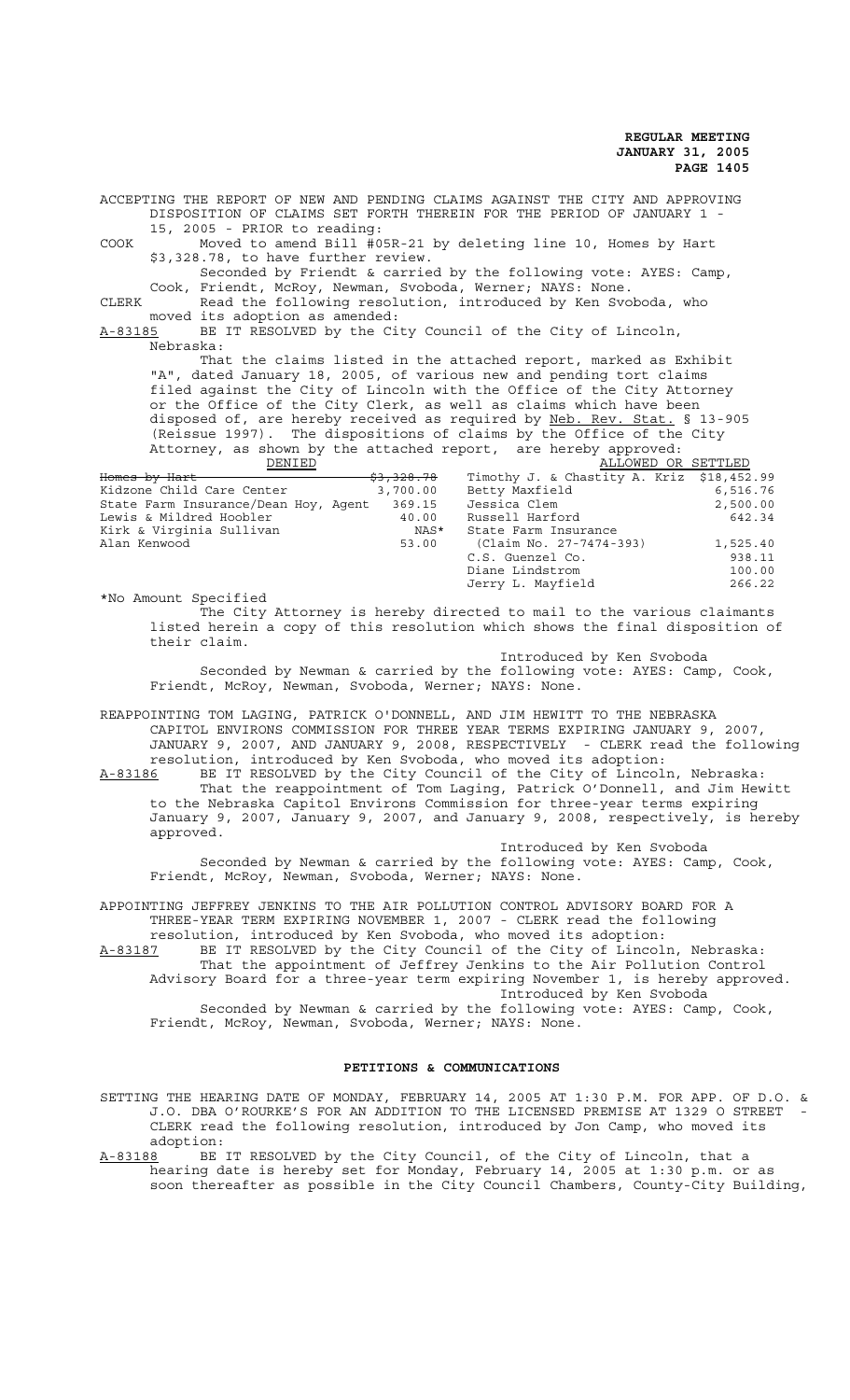> 555 S. 10th Street, Lincoln, NE, for the App. of D.O. & J.O., Inc. dba O'Rourke's Tavern for an addition to the licensed premises at 1329 O Street. If the Police Dept. is unable to complete the investigation by said time, a new hearing date will be set.

Introduced by Jon Camp Seconded by Svoboda & carried by the following vote: AYES: Camp, Cook, Friendt, McRoy, Newman, Svoboda, Werner; NAYS: None.

SETTING THE HEARING DATE OF MONDAY, FEBRUARY 14, 2005 AT 1:30 P.M. FOR APP. OF KKR ENTERPRISES, INC. DBA LANCASTER'S FOR AN ADDITION TO THE LICENSED PREMISE AT 3800 OLD CHENEY RD., STE. 105 - CLERK read the following resolution, introduced by Jon Camp, who moved its adoption:

A-83189 BE IT RESOLVED by the City Council, of the City of Lincoln, that a hearing date is hereby set for Monday, February 14, 2005 at 1:30 p.m. or as soon thereafter as possible in the City Council Chambers, County-City Building, 555 S. 10<sup>th</sup> Street, Lincoln, NE, for the App. of KKR Enterprises, Inc. dba Lancaster's for an addition to the licensed premises at 3800 Old Cheney Rd., Ste. 105.

If the Police Dept. is unable to complete the investigation by said time, a new hearing date will be set.

Introduced by Jon Camp Seconded by Svoboda & carried by the following vote: AYES: Camp, Cook, Friendt, McRoy, Newman, Svoboda, Werner; NAYS: None.

### **REPORTS OF CITY OFFICERS**

- CLERK'S LETTER AND MAYOR'S APPROVAL OF RESOLUTIONS AND ORDINANCES PASSED BY THE CITY COUNCIL ON JANUARY 24, 2005 - CLERK presented said report which was placed on file in the office of the City Clerk. **(27-1)**
- REPORT OF CITY TREASURER OF FRANCHISE TAX FOR THE MONTH OF DECEMBER, 2004 FOR AQUILA - CLERK presented said report which was placed on file in the Office of the City Clerk. **(16-1)**
- REPORT FROM CITY TREASURER OF CASH ON HAND AT THE CLOSE OF BUSINESS DECEMBER 31, 2004 -CLERK presented said report which was placed on file in the Office of the City Clerk. **(5-21)**

INVESTMENT OF FUNDS FROM JANUARY 3 THRU JANUARY 21, 2005 - CLERK read the following resolution, introduced by Jon Camp, who moved its adoption:

A-83190 BE IT HEREBY RESOLVED BY THE CITY COUNCIL of the City of Lincoln,

Nebraska:

That the attached list of investments be confirmed and approved, and the City Treasurer is hereby directed to hold said investments until maturity unless otherwise directed by the City Council.

Introduced by Jon Camp Seconded by Svoboda & carried by the following vote: AYES: Camp, Cook, Friendt, McRoy, Newman, Svoboda, Werner; NAYS: None.

## ORDINANCES - 1<sup>st</sup> READING & ASSOCIATED RESOLUTIONS

(Resolutions listed hereunder advance to Public Hearing on 1/24/05)

- AMENDING THE PAY SCHEDULE FOR THE EMPLOYEE GROUP WHOSE CLASSIFICATIONS ARE ASSIGNED TO THE PAY RANGE PREFIXED BY THE LETTER "A" TO CREATE THE CLASSIFICATION OF UTILITIES SAFETY AND TRAINING SPECIALIST - CLERK read an ordinance, introduced by Jon Camp, amending Section 1 of Ordinance No. 18412 relating to the pay schedules of employees whose classifications are assigned to the pay range which is prefixed by the letter "A", by creating the job classification of Utilities Safety and Training Specialist, the first time.
- AMENDING SECTION 2.78.020 OF THE LINCOLN MUNICIPAL CODE REGARDING MANAGEMENT COMPENSATION PLAN, ANNUAL LEAVE, TO CLARIFY THE USE OF VACATION LEAVE DURING PROBATION BY EMPLOYEES WHOSE CLASSIFICATIONS ARE ASSIGNED TO PAY RANGE PREFIXED BY THE LETTER "M" - CLERK read an ordinance, introduced by Jon Camp, amending Section 2.78.020 of the Lincoln Municipal Code relating to Management Compensation Plan, Annual Leave, to clarify the use of vacation leave during probation by employees whose classifications are assigned to pay ranges prefixed by "M"; and repealing Section 2.78.020 of the Lincoln Municipal Code as hitherto existing, the first time.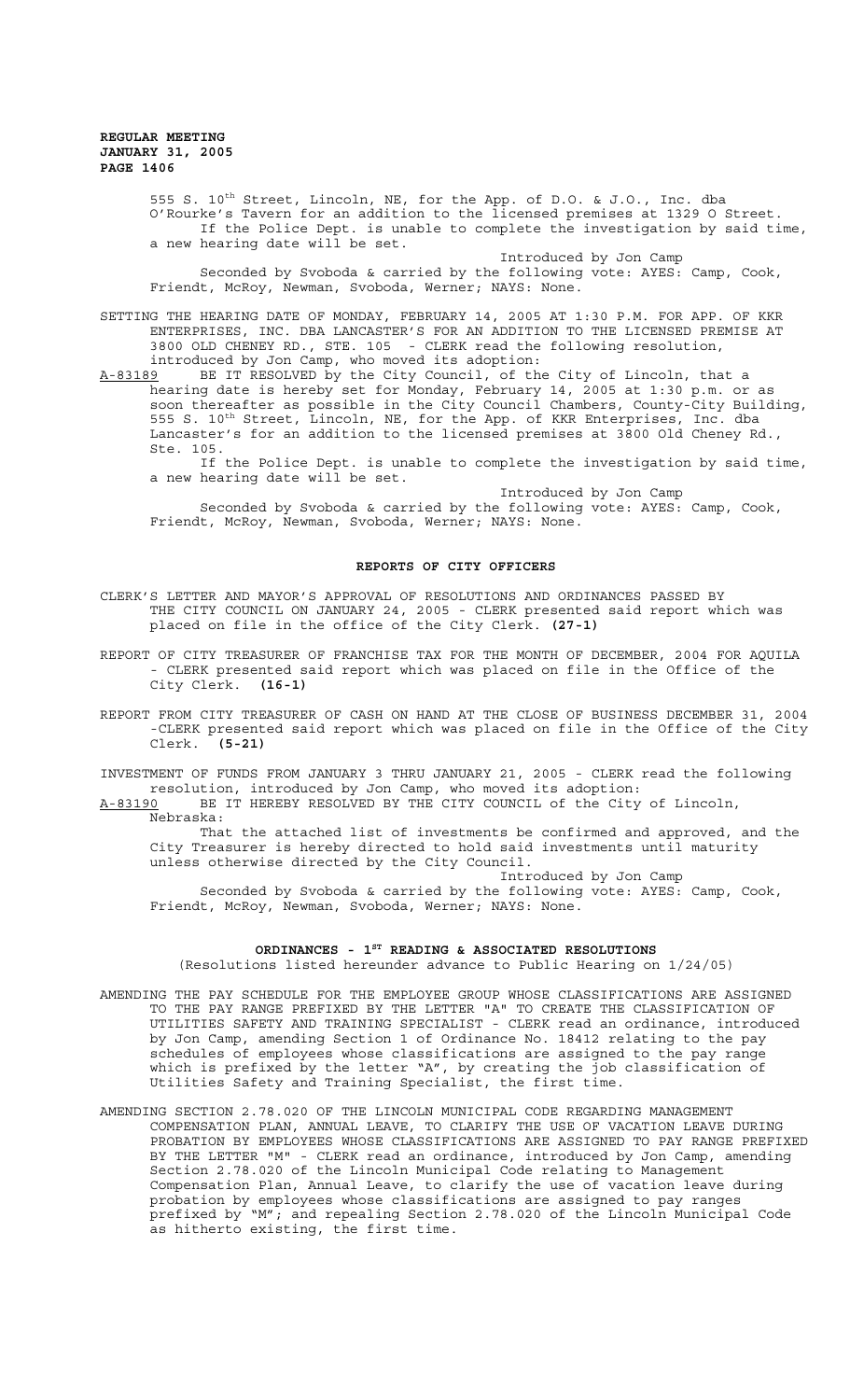- APPROVING A TRANSFER OF APPROPRIATIONS IN THE AMOUNT OF \$38,920.00 WITHIN THE PARKS AND RECREATION CIP FUND TO THE JOINT FACILITIES MAINTENANCE FUND FOR IMPROVEMENTS AT THE PARK MIDDLE SCHOOL TEEN CENTER - CLERK read an ordinance, introduced by Jon Camp, approving the transfer of unspent and unencumbered appropriations and cash (if any) between certain capital improvement projects within the Parks and Recreation Department to the FY 2004-05 operating budget to assist with improvements to mechanical systems at Park Middle School in conjunction with development of the Park Middle School Teen Center, the first time.
- CHANGE OF ZONE 04083 AMENDING TITLE 27 OF THE LINCOLN MUNICIPAL CODE BY REPEALING SECTION 27.69.085 RELATING TO PERMITTED SIGNS IN A CORPORATE OFFICE PARK PUD, AND BY AMENDING SECTION 27.70.050 TO MODIFY THE REQUIREMENTS AFTER APPROVAL OF A USE PERMIT TO ALLOW BUILDING PERMITS, CERTIFICATES OF OCCUPANCY AND SUBDIVISION OF PROPERTY TO BE ISSUED OR APPROVED UPON SUBSTANTIAL COMPLIANCE WITH THE PLOT PLAN AS APPROVED, AND TO GRANT THE PLANNING DIRECTOR THE AUTHORITY TO REVIEW AND DETERMINE IF A PROPOSAL IS IN SUBSTANTIAL CONFORMANCE WITH THE APPROVED PLAN - CLERK read an ordinance, introduced by Jon Camp, amending Title 27 of the Lincoln Municipal Code by repealing Section 27.69.085 relating to permitted signs in a Corporate Office Park planned unit development; by amending Section 27.70.050 to modify the requirements after approval of a use permit to allow building permits, certificates of occupancy, and subdivision of property to be issued or approved upon substantial compliance with the plot plan as approved and to grant the Planning Director the authority to review and determine if a proposal is in substantial conformance with the sprit and intent of the approved plan; and repealing Section 27.70.050 of the Lincoln Municipal Code as hitherto existing, the first time.
- MISC. NO. 04014 AMENDING TITLE 26 OF THE LINCOLN MUNICIPAL CODE TO UPDATE AND STREAMLINE THE LAND SUBDIVISION ORDINANCE BY AMENDING SECTION 26.07.135 TO REVISE THE DEFINITION OF OUTLOT; AMENDING SECTION 26.07.145 TO REVISE THE DEFINITION OF PRIVATE ROADWAYS TO ALLOW PRIVATE ROADWAYS IN PLANNED UNIT DEVELOPMENTS; AMENDING SECTION 26.07.190 TO REVISE THE DEFINITION OF MAJOR STREET TO ONLY INCLUDE THOSE STREETS SHOWN IN THE COMPREHENSIVE PLAN AS ARTERIALS; REPEALING SECTION 26.11.020; AMENDING SECTION 26.11.030 TO REQUIRE THE PLANNING DIRECTOR TO DISTRIBUTE COPIES OF PRELIMINARY PLATS AND ACCOMPANYING DATA TO DEPARTMENTS AND GOVERNMENTAL AGENCIES FOR REVIEW AND TO REDUCE DEPARTMENTAL OR GOVERNMENTAL AGENCY REVIEW OF PRELIMINARY PLATS FROM FIFTEEN DAYS TO TEN DAYS; AMENDING SECTION 26.11.032 TO ADD PROVISIONS FOR FILING PRELIMINARY PLATS AND SCHEDULING HEARINGS BEFORE THE PLANNING COMMISSION AND REPEALING THE PROVISION REQUIRING THE SUBDIVIDER TO PROVIDE A WRITTEN RESPONSE TO THE PLANNING DIRECTOR'S RECOMMENDATION ON THE PRELIMINARY PLAT; REPEALING SECTION 26.11.033 RELATING TO MODIFICATION OF THE PRELIMINARY PLAT PROCEDURES; AMENDING SECTION 26.11.036 TO DELETE A REFERENCE TO REPEALED SECTION 26.11.033; AMENDING SECTION 26.11.038 TO PROVIDE THAT APPROVAL OF THE PRELIMINARY PLAT ALSO ALLOWS THE SUBDIVIDER TO PROCEED WITH THE INSTALLATION OF STREET LIGHTING AND STREET NAME SIGNS; AMENDING SECTION 26.11.039 TO MODIFY THE REQUISITES FOR FINAL PLAT APPROVAL WITH RESPECT TO THE INSTALLATION OF IMPROVEMENTS OR PROVISION FOR THEIR INSTALLATION; AMENDING SECTION 26.11.040 TO MODIFY THE TIMING FOR THE INSTALLATION OF IMPROVEMENTS; AMENDING SECTION 26.11.060 TO REDUCE DEPARTMENTAL OR GOVERNMENTAL AGENCY REVIEW OF FINAL PLATS FROM FIFTEEN DAYS TO TEN DAYS; AMENDING SECTION 26.11.110 TO REPEAL PROVISIONS REQUIRING THE SUBDIVIDER TO BE RESPONSIBLE FOR THE EQUIVALENT COST OF LOCAL STREET PAVING IN A MAJOR STREET AND DELETING THE ANNOTATION APPEARING IN THE LINCOLN MUNICIPAL CODE FOLLOWING SECTION 26.11.110; AMENDING SECTION 26.15.015 TO REQUIRE THAT THE PROPOSED USE OF AN OUTLOT BE DESIGNATED ON THE PRELIMINARY PLAT; AMENDING SECTION 26.19.031 TO REQUIRE THAT THE PROPOSED USE OF AN OUTLOT BE DESIGNATED ON THE FINAL PLAT AND TO REQUIRE THAT A 2 ½" X 6 ½" BLANK SPACE BE LEFT AT THE TOP OF THE FIRST PAGE OF THE FINAL PLAT; AMENDING SECTION 26.19.035 TO REQUIRE THE NOTATION ON THE FINAL PLAT OF THE CERTIFIED LANDSCAPER SELECTED TO INSTALL STREET TREES; AMENDING SECTION 26.23.140 TO PROVIDE A MINIMUM LOT DEPTH FOR DOUBLE FRONTAGE LOTS ABUTTING A MAJOR STREET; AMENDING SECTION 26.23.170 TO PROVIDE PROVISIONS FOR THE PERMANENT MAINTENANCE OF PRIVATE IMPROVEMENTS; AMENDING SECTION 26.27.005 TO PROVIDE THAT THE PLANNING DIRECTOR MAY WAIVE THE MINIMUM IMPROVEMENTS REQUIRED IN A SUBDIVISION WHEN THERE ARE NO ADDITIONAL LOTS CREATED; AMENDING SECTION 26.31.015 TO AUTHORIZE THE APPROVAL OF A CUP, PUD, SPECIAL PERMIT, OR USE PERMIT TO VARY OR MODIFY THE REQUIREMENTS OF THE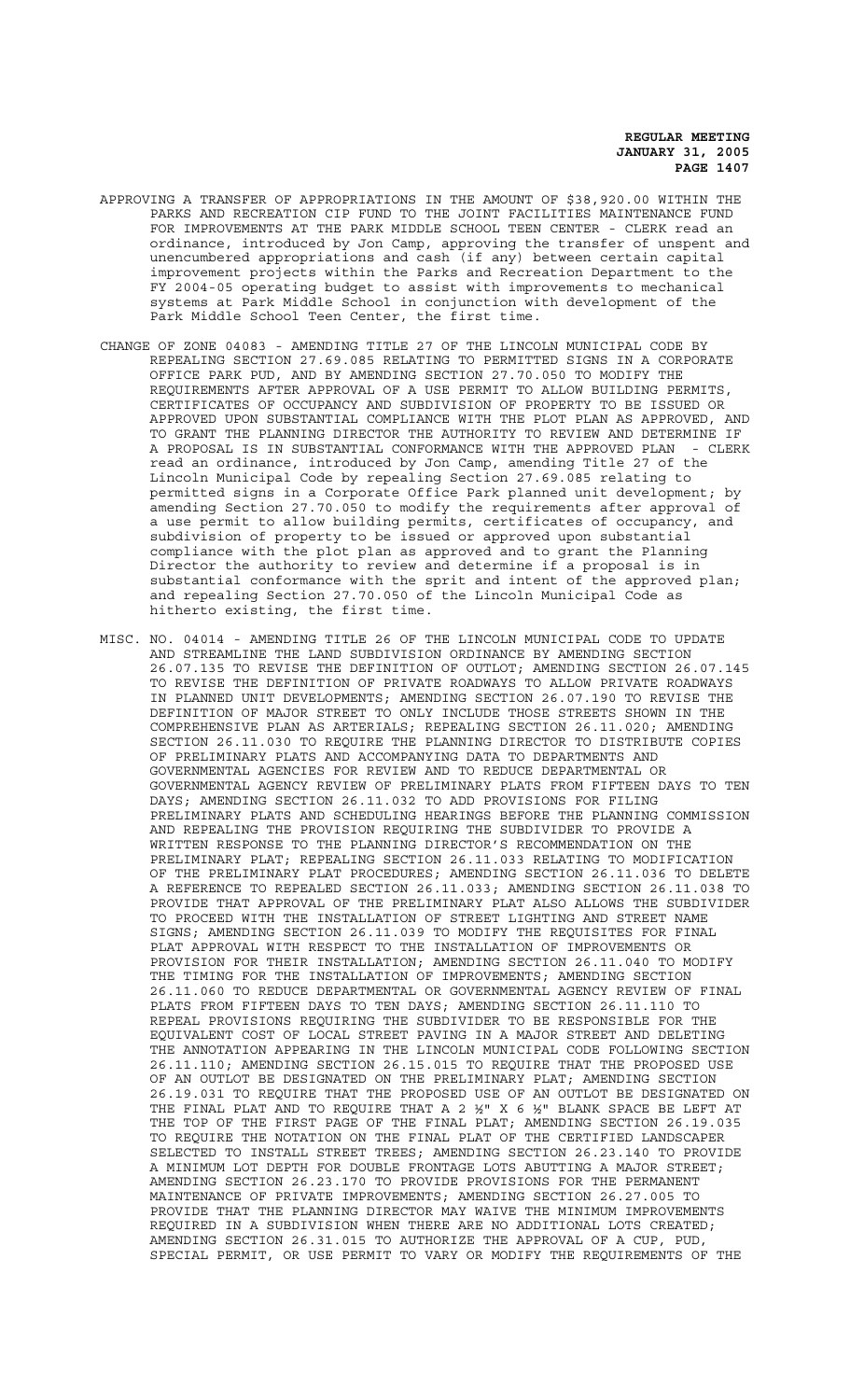LAND SUBDIVISION ORDINANCE SO AS TO PERMIT THE COORDINATED DEVELOPMENT OF A SUBDIVISION AND COMMUNITY UNIT PLAN, PLANNED UNIT DEVELOPMENT, SPECIAL PERMIT, OR USE PERMIT - CLERK read an ordinance, introduced by Jon Camp, amending Title 26 of the Lincoln Municipal Code to update and streamline the Land Subdivision Ordinance by amending Section 26.07.135 to revise the definition of outlot; amending Section 26.07.145 to revise the definition of private roadways to allow private roadways in planned unit developments; amending Section 26.07.190 to revise the definition of major street to only include those streets shown in the comprehensive plan as arterials; repealing Section 26.11.020; amending Section 26.11.030 to require the Planning Director to distribute copies of preliminary plats and accompanying data to departments and governmental agencies for review and to reduce departmental or governmental agency review of preliminary plats from fifteen days to ten days; amending Section 26.11.032 to add provisions for filing preliminary plats and scheduling hearings before the Planning Commission and repealing the provision requiring the subdivider to provide a written response to the Planning Director's recommendation on the preliminary plat; repealing Section 26.11.033 relating to modification of the preliminary plat procedures; amending Section 26.11.036 to delete a reference to repealed Section 26.11.033; amending Section 26.11.038 to provide that approval of the preliminary plat also allows the subdivider to proceed with the installation of street lighting and street name signs; amending Section 26.11.039 to modify the requisites for final plat approval with respect to the installation of improvements or provision for their installation; amending Section 26.11.040 to modify the timing for the installation of improvements; amending Section 26.11.060 to reduce departmental or governmental agency review of final plats from fifteen days to ten days; amending Section 26.11.110 to repeal provisions requiring the subdivider to be responsible for the equivalent cost of local street paving in a major street and deleting the annotation appearing in the Lincoln Municipal Code following Section 26.11.110; amending Section 26.15.015 to require that the proposed use of an outlot be designated on the preliminary plat; amending Section 26.19.031 to require that the proposed use of an outlot be designated on the final plat and to require that a 2  $\frac{1}{2}$ " x 6  $\frac{1}{2}$ " blank space be left at the top of the first page of the final plat; amending section 26.19.035 to require the notation on the final plat of the certified landscaper selected to install street trees; amending Section 26.23.140 to provide a minimum lot depth for double frontage lots abutting a major street; amending Section 26.23.170 to provide provisions for the permanent maintenance of private improvements; amending Section 26.27.005 to provide that the Planning Director may waive the minimum improvements required in a subdivision when there are no additional lots created; amending Section 26.31.015 to authorize the approval of a CUP, PUD, special permit, or use permit to vary or modify the requirements of the Land Subdivision ordinance so as to permit the coordinated development of a subdivision and community unit plan, planned unit development, special permit, or use permit, the first time.

- ANNEXATION 04011 AMENDING THE LINCOLN CORPORATE LIMITS MAP BY ANNEXING APPROXIMATELY 75 ACRES OF PROPERTY GENERALLY LOCATED EAST OF S. 56TH STREET AND SOUTH OF PINE LAKE ROAD. (IN CONNECTION W/05R-25, 05-15) CLERK read an ordinance, introduced by Jon Camp, annexing and including the below described land as part of the City of Lincoln, Nebraska and amending the Corporate Limits Map attached to and made a part of Ordinance No. 18208, to reflect the extension of the corporate limits boundary of the city of Lincoln, Nebraska established and shown thereon, the first time.
- APPROVING AN ANNEXATION AGREEMENT BETWEEN THE CITY AND CAMPBELL FARM AND LAND CO. AND NORTHWOODS, L.L.C. OUTLINING CERTAIN CONDITIONS AND UNDERSTANDINGS WITH REGARDS TO THE ANNEXATION OF APPROXIMATELY 75 ACRES OF PROPERTY GENERALLY LOCATES SOUTHEAST OF S. 56TH STREET AND PINE LAKE ROAD. (IN CONNECTION W/05-14, 05-15) (ACTION DATE:2/14/05).
- CHANGE OF ZONE 04075 APPLICATION OF VILLAGE GARDENS LLC FOR A CHANGE OF ZONE FROM AG AGRICULTURAL DISTRICT TO R-3 RESIDENTIAL AND B-3 COMMERCIAL, ON PROPERTY GENERALLY LOCATED EAST OF S. 56TH STREET AND SOUTH OF PINE LAKE ROAD, FOR A PLANNED UNIT DEVELOPMENT DISTRICT DESIGNATION OF SAID PROPERTY, AND FOR APPROVAL OF A DEVELOPMENT PLAN WHICH PROPOSES A WAIVER OF THE REQUIRED PRELIMINARY PLAT PROCESS AND MODIFICATIONS TO THE ZONING ORDINANCE, LAND SUBDIVISION ORDINANCE AND LINCOLN DESIGN STANDARDS TO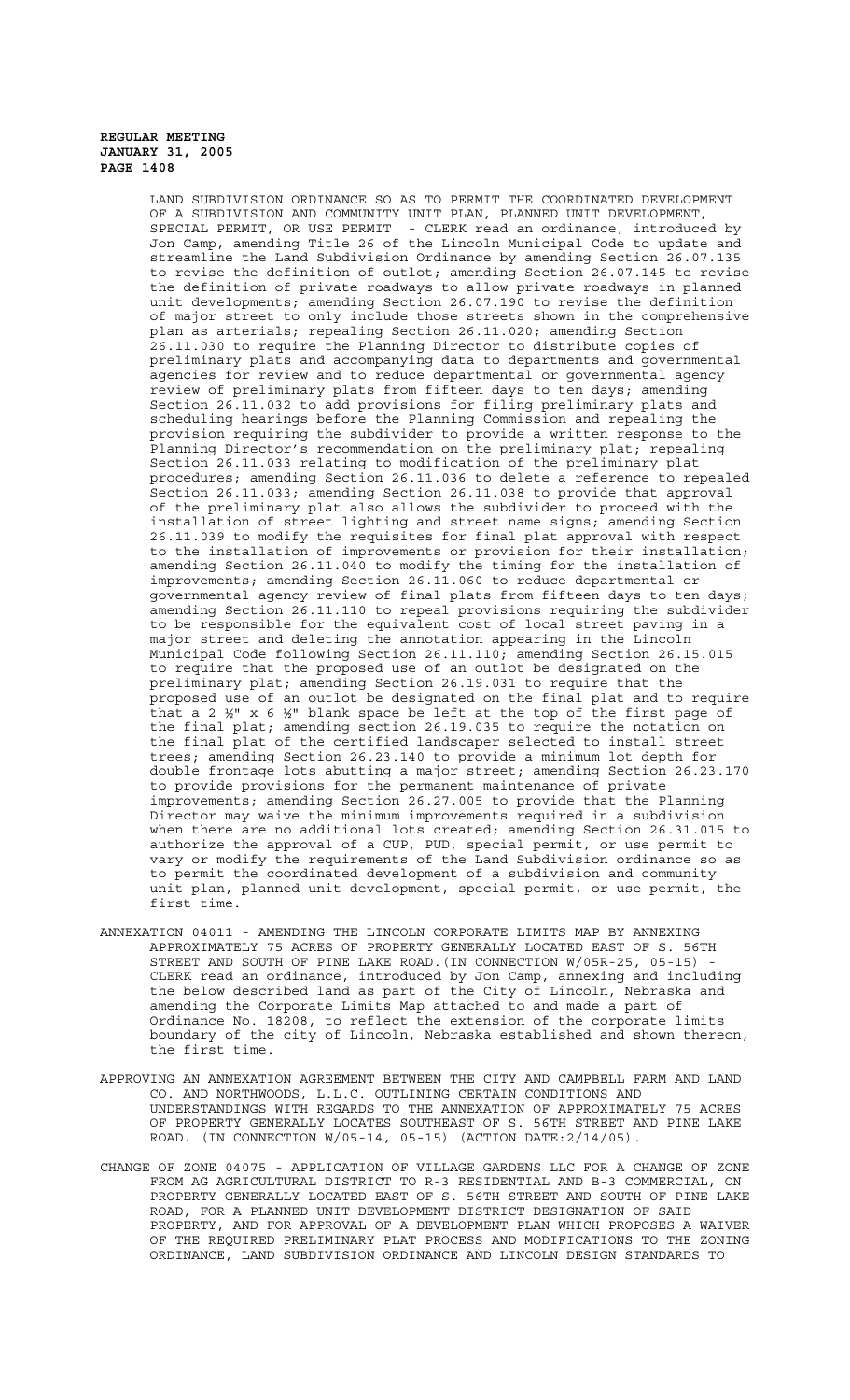ALLOW 348 DWELLING UNITS IN THE UNDERLYING R-3 ZONED AREA AND APPROXIMATELY 185,000 SQ. FT. OF COMMERCIAL FLOOR AREA IN THE UNDERLYING B-3 ZONED AREA. (IN CONNECTION W/05-14, 05R-25) - CLERK read an ordinance, introduced by Jon Camp, amending the City of Linc0n Zoning District Maps attached to and made a part of Title 27 of the Lincoln Municipal Code, changing the boundaries of the districts established and shown on said City of Lincoln Zoning District Maps as provided in Section 27.05.020 of the Lincoln Municipal Code and approving the designation of the area hereinafter described as a planned unit development, the first time.

# ORDINANCES - 3<sup>RD</sup> READING & ASSOCIATED RESOLUTIONS

COMP. PLAN AMENDMENT 04021 - AMENDING THE 2025 LINCOLN-LANCASTER COUNTY COMPREHENSIVE PLAN BY ADOPTING THE PROPOSED AIRPORT WEST SUBAREA PLAN FOR THE AREA GENERALLY FROM N.W. 27TH STREET TO N.W. 70TH STREET, FROM US HIGHWAY 34 TO US HIGHWAY 6, INCLUDING ASSOCIATED AMENDMENTS TO THE COMMUNITY FORM, BUSINESS AND COMMERCE, MOBILITY AND TRANSPORTATION, COMMUNITY FACILITIES, AND PARKS, RECREATION AND OPEN SPACE SECTIONS OF THE COMPREHENSIVE PLAN - PRIOR to reading:<br>FRIENDT Moved to amend the Airport West Suba

Moved to amend the Airport West Subarea Plan on page 21 by deleting under New Major Roadways, NW 40th/38th Street: North of West Holdrege Street, the alignment is shifted to approximately NW 38 $^{\rm th}$ Street to provide greater separation with residential subdivisions along the NW 40th Street section line, and to align with the NW 38<sup>th</sup> Street corridor within the Air Park West Industrial Park and to add after Nebraska Department of Roads: The alignment of NW 40th/38th Street, between West Vine Street and West Adams Street is generally east of NW 49<sup>th</sup> Street. This alignment will be reviewed as part of the design and evaluation of this roadway.

Seconded by Cook & carried by the following vote: AYES: Camp, Cook, Friendt, McRoy, Newman, Svoboda, Werner; NAYS: None.

CLERK Read the following resolution, introduced by Annette McRoy, who moved its adoption:

A-83191 WHEREAS, the Planning Director has made application to amend the 2025 Lincoln-Lancaster County Comprehensive Plan to adopt the Airport West Subarea Plan as an approved subarea plan on property generally located between N.W. 27th Street and N.W. 70th Street, from US Highway 34 to US Highway 6, including associated amendments to the Community Form, Business and Commerce, Mobility and Transportation, Community Facilities, and Parks, Recreation and Open Space sections of the Comprehensive Plan; and

WHEREAS, the Lincoln City - Lancaster County Planning Commission has recommended approval of said proposed amendment.

NOW, THEREFORE, BE IT RESOLVED by the City Council of the City of Lincoln, Nebraska that the Airport West Subarea Plan, on file in the office of the Planning Director and incorporated herein by reference, is adopted as an approved subarea plan.

BE IT FURTHER RESOLVED that one printed copy of the "Airport West Subarea Plan," shall be filed in the office of the Planning Director for use and examination by the public.

BE IT FURTHER RESOLVED by the City Council of the City of Lincoln, Nebraska that the 2025 Lincoln-Lancaster County Comprehensive Plan be and the same is hereby amended in the following manner:

Amend the 2025 Lincoln-Lancaster County Comprehensive Plan as follows: 1. Amend the "Lincoln/Lancaster County Land Use Plan" and Lincoln Area Detail figures on pages F 23 and F 25, to revise the land uses and future service limit as shown on Figure 2 of the Subarea Plan, and change other maps accordingly. Figure 2 is attached hereto marked as Exhibit A.

2. Amend the "Urban Growth Tiers", and associated figures on pages F 27, F 31 and F 33 to add a portion of land to the Tier I Priority B area as shown on Figure 2 of the Subarea Plan (Exhibit A), as described below and change other maps accordingly;

a. West of the Lincoln Water System water tower located on W. Superior, south of the proposed W. Superior to W. Cuming roadway.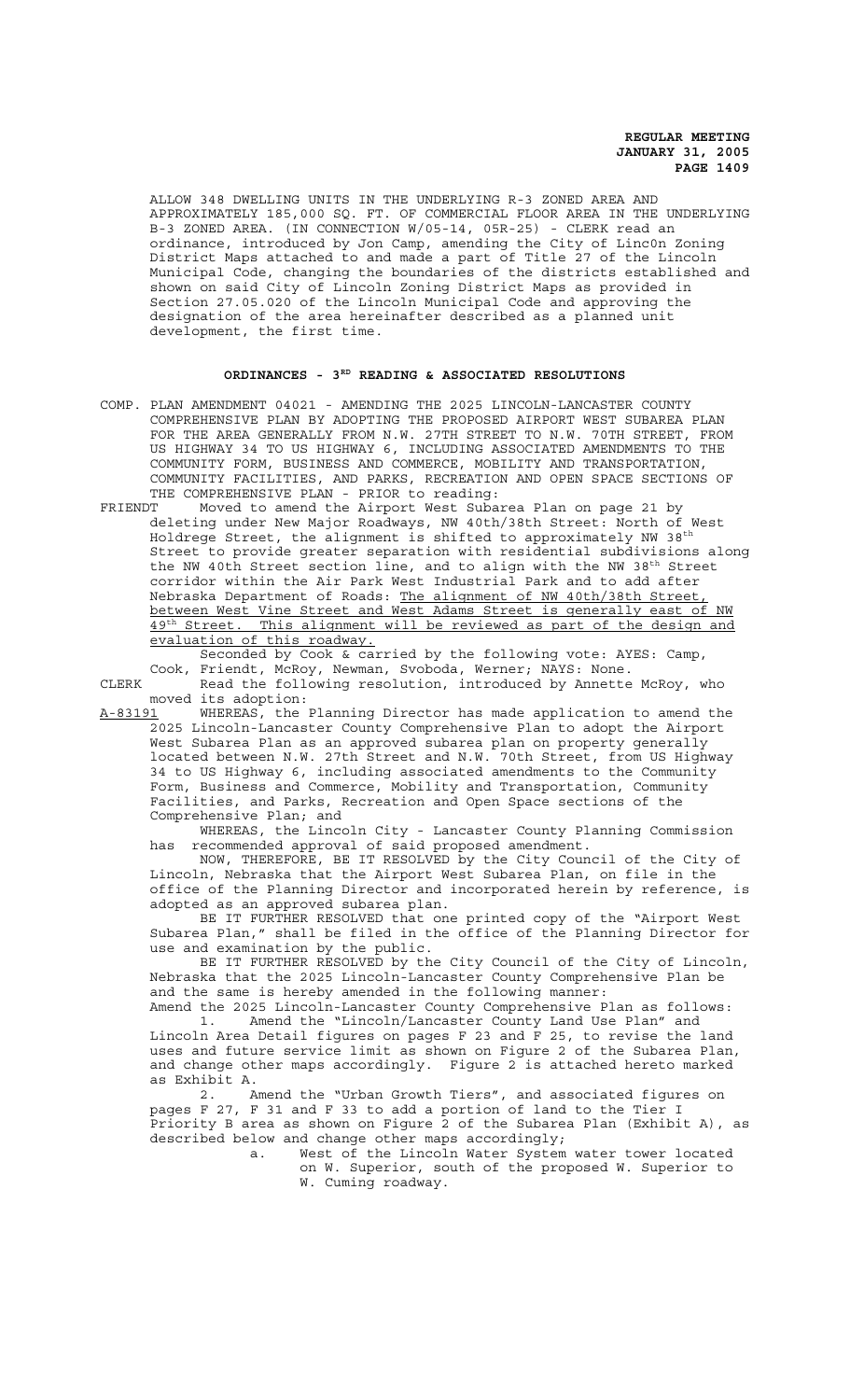3. Amend the "Existing and Proposed Industrial Centers" figure on page F 39 to change the "Moderate to Heavy Industrial (HI)" designation from New Proposed Center (General Location, Not Site Specific) to Unbuilt Approved Center (Site Specific) as shown on Figure 2 of the Subarea Plan (Exhibit A), and change other maps accordingly; 4. Amend the "Future Functional Classification: City Streets and Functional Classification: County Roads" figures on pages F 103 and F 104 as shown on Exhibit B attached hereto to reflect the below reclassifications, and change other maps accordingly; a. West Holdrege, NW 56th to NW 48th change to Minor Arterial<br>b. West Adams, NW 48th to NW 38th change to Minor Arterial West Adams, NW 48th to NW 38th change to Minor Arterial c. West Cuming, NW 56th to NW 38th change to Minor Arterial d. West Superior, NW 70th to NW 56th change to Minor Arterial e. NW 40th, West "O" to West Adams change to Minor Arterial f. NW 38th, West Adams to Air Park Road change to Urban Collector g. NW 56th, West Superior to West Cuming change to Minor Arterial h. NW 56th, West Cuming to West Fletcher change to Urban Collector i. West Fletcher, NW 56th to NW 48th change to Urban Collector j. NW 38th to US 34, West Cuming to West Webster to NW 31st change to Minor Arterial<br>Amend the "Projects & Studie 5. Amend the "Projects & Studies: Lincoln Area Street & Roadway Improvements 2025", figure on page F 105 as shown on Exhibit C attached hereto and change other maps accordingly; 6. Amend the "Additional Urban Area System Improvements", section on pages F 109 to F 111 as follows: (a) Add the following projects to the list of Proposed Projects: Huskerville Link: West Superior, NW 70th to West Cuming to NW 38th Street 2 lanes + turn lanes NW 40th Street and Interstate 80 Grade Separation Grade Separation NW 40th Street, West "O" Street to West Adams 2 lanes + turn lanes NW 38th Street, West Cuming to West Webster 2 lanes + turn lanes to NW 31st Street to US Highway 34 West Holdrege, NW 56th to NW 48th Street 2 lanes + turn lanes (b) Modify the West Adams Street project in the list of Proposed Projects to read as follows:

West Adams St, NW 70th to NW  $\frac{48th38th}{1000}$  Street  $\frac{42}{1000}$  lanes + turn lanes 7. Amend the "Proposed Studies" section on page F 111 as follows:

(a) Add the following study to the list of Proposed Studies:

• A study that encompasses the general area bounded by NW 48th Street and NW 27th Street, West Webster to US Highway 34. The study is to include north/south and east/west roadway needs and alignments, including the West Fletcher corridor and US Highway 34 access considerations.

(b) Remove the following study from the list of Proposed Studies: • Roadway alternative for connecting NW 70th and NW 48th Streets in the general location of West Superior Street

8. Amend the "Right of Way Standards" and "Tiers I & II Right of Way" figures on page  $\overline{F}$  112 and  $\overline{F}$  113 as shown on Exhibit D attached hereto and change other maps accordingly;

9. Amend the "Future Parks" figure on page F 134 to show a future Neighborhood Park in the general vicinity, between NW 56th to NW 70th, and West Adams to West Superior Streets, as shown on Exhibit E attached hereto;

10. Amend the "Future Lincoln School Sites" figure on page F 143 to show a "Future School" in the vicinity south of West Adams and west of NW 56th Street; and

11. Amend the "On-Going Comprehensive Plan Activities" section on page F 156 to add the following Plan to the list of approved subarea plans.

• Airport West Subarea Plan, 2004

BE IT FURTHER RESOLVED that any other references in said plan which may be affected by the above-specified amendments be and the same are hereby amended to conform with such specific amendments.

Introduced by Annette McRoy Seconded by Friendt & carried by the following vote: AYES: Cook, Friendt, McRoy, Newman, Svoboda, Werner; NAYS: Camp.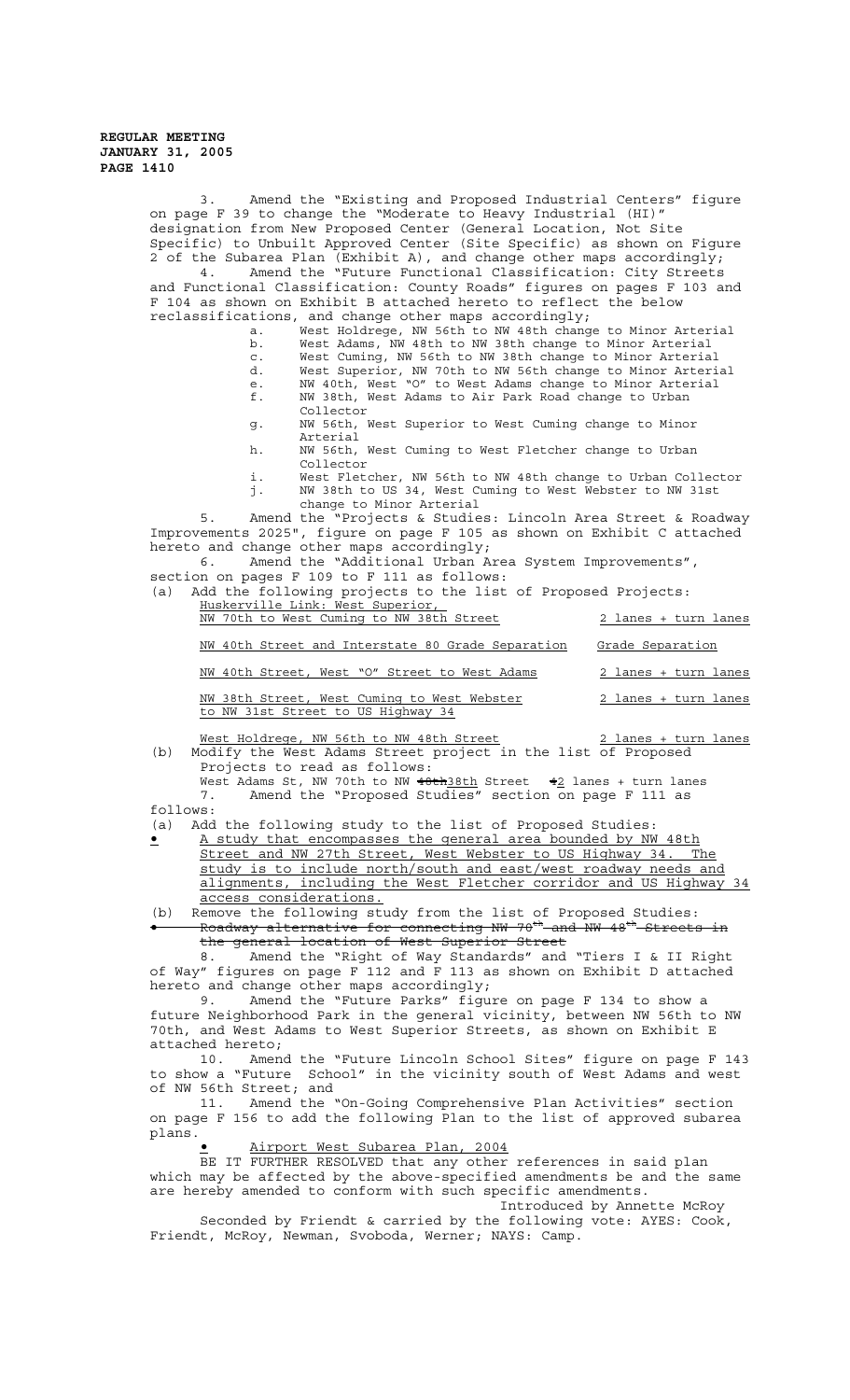CHANGE OF ZONE 04078HP - APPLICATION OF THE RAPE/SPOUSE ABUSE CRISIS CENTER TO DESIGNATE THE LALLY HOUSE AT 2541 N STREET AS A LANDMARK (In connection w/05R-4) - CLERK read an ordinance, introduced by Patte Newman, amending the City of Lincoln Zoning District Maps attached to and made a part of Title 27 of the Lincoln Municipal Code by designating certain property as a Landmark, the third time.

NEWMAN Moved to pass the ordinance as read.

Seconded by Friendt & carried by the following vote: AYES: Camp, Cook, Friendt, McRoy, Newman, Svoboda, Werner; NAYS: None. The ordinance, being numbered **#18490**, is recorded in Ordinance Book 28,Page

SPECIAL PERMIT 04062 - APPLICATION OF THE RAPE/SPOUSE ABUSE CRISIS CENTER TO OPERATE A CRISIS CENTER IN A LANDMARK LOCATED AT 2541 N STREET. (In connection w/05-1)- CLERK read the following resolution, introduced by Patte Newman, who moved its adoption:

A-83192 WHEREAS, the Rape/Spouse Abuse Crisis Center has submitted an application designated as Special Permit No. 04062 for authority to use a landmark as a crisis center on property located at 2541 N Street, and legally described to wit:

> Lots 46 I.T. and 59 I.T., in the Northeast Quarter of Section 25, Township 10 North, Range 6 East, Lincoln,

Lancaster County, Nebraska;

WHEREAS, the real property adjacent to the area included within the site plan for this crisis center will not be adversely affected; and

WHEREAS, said site plan together with the terms and conditions hereinafter set forth are consistent with the intent and purpose of Title 27 of the Lincoln Municipal Code to promote the public health, safety, and general welfare.

NOW, THEREFORE, BE IT RESOLVED by the City Council of the City of Lincoln, Nebraska:

That the application of the Rape/Spouse Abuse Crisis Center, hereinafter referred to as "Permittee", to use a landmark as a crisis center, on the property legally described above, be and the same is hereby granted under the provisions of Section 27.63.400 of the Lincoln Municipal Code upon condition that construction and operation of said crisis center be in strict compliance with said application, the site plan, and the following additional express terms, conditions, and requirements:

1. This permit approves the use of the Lally House at 2541 N Street by the Rape/Spouse Abuse Crisis Center as a human services office and counseling center.

- 2. Before receiving building permits:
	- a. The Permittee must submit an acceptable, revised final plan including seven copies.
	- b. The construction plans must conform to the approved plans.

c. The landmark designation of 2541 N Street must be approved by the City Council.

3. Before occupying the building all development and construction must be completed in conformance with the approved plans. 4. All privately-owned improvements shall be permanently maintained by the Permittee.

5. The site plan approved by this permit shall be the basis for all interpretations of setbacks, yards, locations of buildings, location of parking and circulation elements, and similar matters.

6. The terms, conditions, and requirements of this resolution shall be binding and obligatory upon the Permittee, its successors, and assigns. The building official shall report violations to the City Council which may revoke the special permit or take such other action as may be necessary to gain compliance.

7. The Permittee shall sign and return the City's letter of acceptance to the City Clerk within 30 days following approval of the special permit, provided, however, said 30-day period may be extended up to six months by administrative amendment. The City Clerk shall file a copy of the resolution approving the special permit and the letter of acceptance with the Register of Deeds, filing fees therefor to be paid in advance by the Permittee.

Introduced by Patte Newman Seconded by McRoy & carried by the following vote: AYES: Camp, Cook, Friendt, McRoy, Newman, Svoboda, Werner; NAYS: None.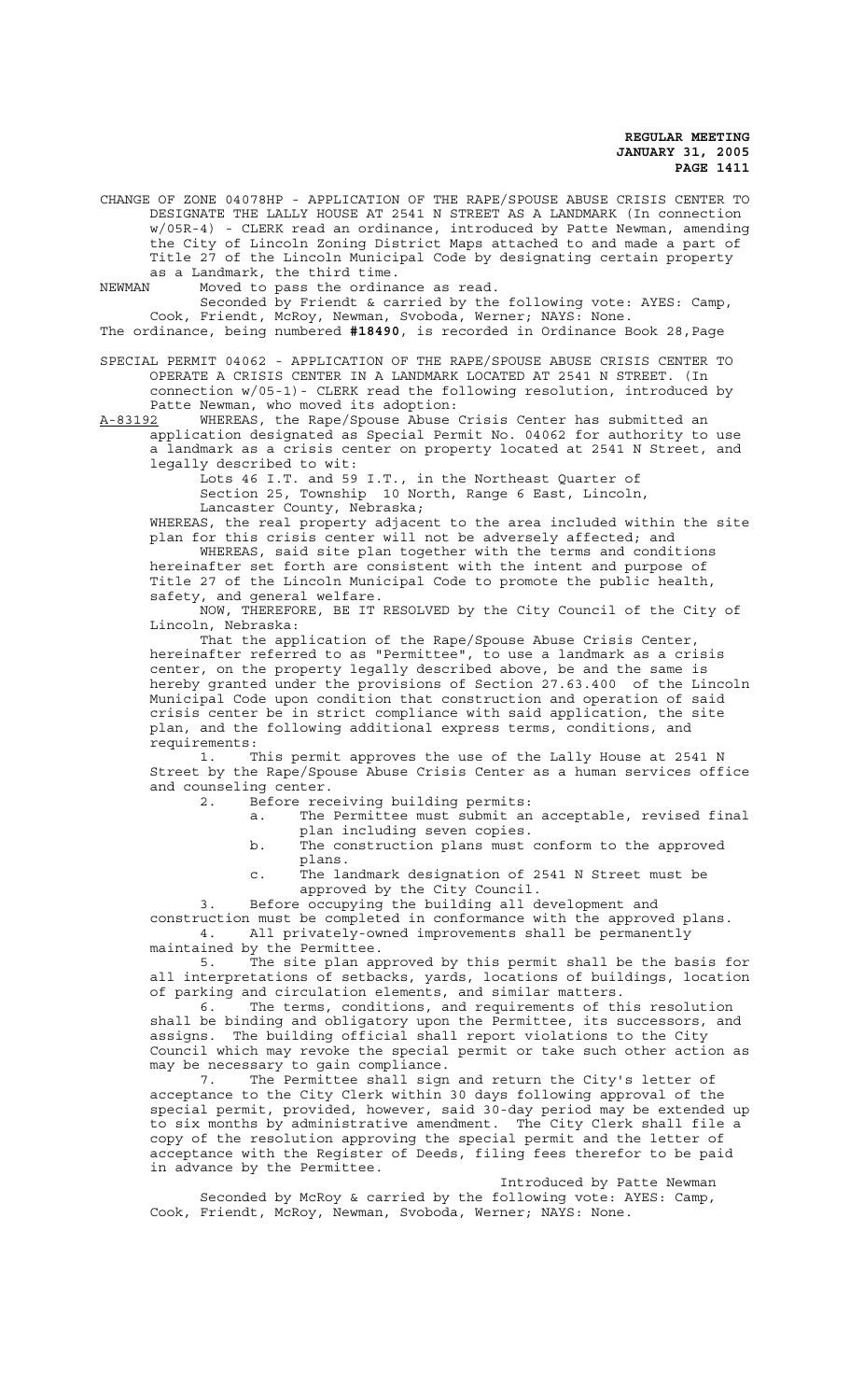APPLICATION OF ONE VISTA LLC TO ASSIGN THE ADDRESS OF "ONE TALENT PLUS WAY" TO ITS TALENT PLUS BUILDING GENERALLY LOCATED AT 65TH STREET AND PIONEERS BLVD - CLERK read an ordinance, introduced by Patte Newman, designating the address of the Talent + building generally located at 65<sup>th</sup> Street and Pioneers Boulevard as "One Talent Plus Way" as requested by One Vista LLC, the third time.

NEWMAN Moved to pass the ordinance as read.

Seconded by Svoboda & carried by the following vote: AYES: Camp, Cook, Friendt, McRoy, Svoboda, Werner; NAYS: Newman.

The ordinance, being numbered **#18491**, is recorded in Ordinance Book 28, Page

CHANGE OF ZONE 04076HP - APPLICATION OF PAGES LLC TO DESIGNATE THE ZIMMER GROCERY STORE AT 1941-1943 K STREET AS A LANDMARK (In connection w/ 05R-6) - CLERK read an ordinance, introduced by Patte Newman, amending the City of Lincoln Zoning District Maps attached to and made a part of Title 27 of the Lincoln Municipal Code by designating certain property as a Landmark, the third time.<br>NEWMAN Moved to pass the ordina

Moved to pass the ordinance as read.

Seconded by Svoboda & carried by the following vote: AYES: Camp, Cook, Friendt, McRoy, Newman, Svoboda, Werner; NAYS: None. The ordinance, being numbered **#18492**, is recorded in Ordinance Book 28,Page

SPECIAL PERMIT 04063 - APPLICATION OF PAGES LLC TO OPERATE AN OFFICE AND A -<br>RESIDENCE IN A LANDMARK LOCATED AT 1941 - 1943 K STREET. (In connection<br>w/05-3) - CLERK read the following resolution, introduced by Patte - CLERK read the following resolution, introduced by Patte Newman, who moved its adoption:

A-83193 MHEREAS, Pages, L.L.C., has submitted an application designated as Special Permit No. 04063 for authority to preserve and reuse a historic landmark (the former Zimmer Grocery Store) as a residence and office on property located at 1941-1943 K Street, and legally described to wit: McMurty's Addition, Block 2, Lot 3, Lincoln, Lancaster County, Nebraska; and

WHEREAS, the Lincoln Lancaster County Planning Commission recommended approval of the use of the former Zimmer Grocery Store as a residence and office; and

WHEREAS, the real property adjacent to the area included within the site plan for this residence and office as recommended by the Planning Commission will not be adversely affected; and

WHEREAS, the site plan together with the terms and conditions hereinafter set forth are consistent with the intent and purpose of Title 27 of the Lincoln Municipal Code to promote the public health, safety, and general welfare.

NOW, THEREFORE, BE IT RESOLVED by the City Council of the City of Lincoln, Nebraska:

That the application of Pages, L.L.C., hereinafter referred to as "Permittee", to preserve and reuse a historic landmark as a residence and office on the above-described property be and the same is hereby granted under the provisions of Section 27.63.400 of the Lincoln Municipal Code upon condition that development and operation of said residence and office be in strict compliance with said application, the site plan, and the following additional express terms, conditions, and requirements:

1. This permit authorizes the use of the former Zimmer Grocery at 1941-1943 K Street as an owner occupied office space and one residential unit.

2. Exterior modifications to the structure must receive a Certificate of Appropriateness from the Historic Preservation Commission.

3. Before receiving building permits:

- a. The Permittee must submit an acceptable, revised final plan and seven copies.
	- b. The construction plans must conform to the approved plans.

4. Before occupying the building, all development and construction must be completed in conformance with the approved plans. 5. All privately-owned improvements must be permanently

maintained by the Permittee. 6. The site plan approved by this permit shall be the basis for all interpretations of setbacks, yards, locations of buildings, location of parking and circulation elements, and similar matters.

7. The terms, conditions, and requirements of this resolution shall be binding and obligatory upon the Permittee, and Permittee's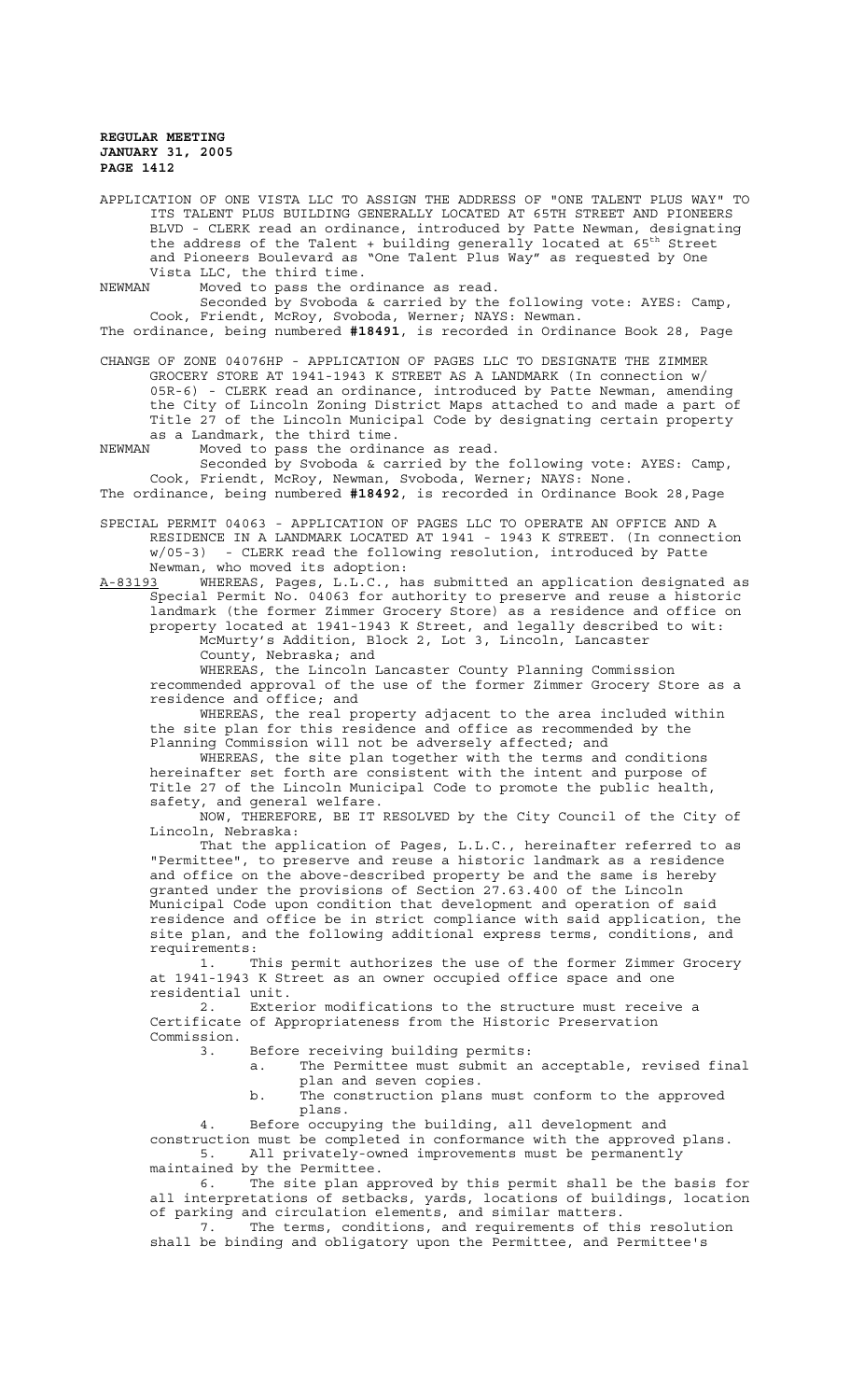successors, and assigns. The building official shall report violations to the City Council which may revoke the special permit or take such other action as may be necessary to gain compliance.

8. The Permittee shall sign and return the City's letter of acceptance to the City Clerk within 30 days following approval of the special permit, provided, however, said 30-day period may be extended up to six months by administrative amendment. The City Clerk shall file a copy of the resolution approving the special permit and the letter of acceptance with the Register of Deeds, filing fees therefor to be paid in advance by the Permittee.

Introduced by Patte Newman Seconded by Svoboda & carried by the following vote: AYES: Camp, Cook, Friendt, McRoy, Newman, Svoboda, Werner; NAYS: None.

MISC. 04004 - APPLICATION OF THE UNIVERSITY OF NEBRASKA BOARD OF REGENTS TO VACATE PORTIONS OF SEVERAL PLATS LOCATED WITHIN THE UNL EAST CAMPUS, INCLUDING VACATION OF PUBLIC RIGHTS-OF-WAY, GENERALLY LOCATED AT NORTH 40TH STREET AND LEIGHTON AVE - CLERK read an ordinance, introduced by Patte Newman, vacating a portion G.M. Barnes Subdivision, Pitcher and Baldwin's Second Addition to University Place, and University Place Addition located within the UNL East Campus and vacating portions of Leighton Avenue, north 40<sup>th</sup> Street, North 41<sup>st</sup> Street, North 42<sup>nd</sup> Street, North  $43^{\rm rd}$  Street, North  $44^{\rm th}$  Street, and Walker Avenue, generally located between North 33rd Street and North 45<sup>th</sup> Street and between Leighton Avenue and Huntington Avenue, Lincoln, Lancaster County, Nebraska, and retaining title thereto in the City of Lincoln, Nebraska, the third time.

NEWMAN Moved to pass the ordinance as read.

Seconded by Svoboda & carried by the following vote: AYES: Camp, Cook, Friendt, McRoy, Newman, Svoboda, Werner; NAYS: None. The ordinance, being numbered **#18493**, is recorded in Ordinance Book 28, Page

APPROVING A LEASE AGREEMENT BETWEEN THE CITY AND CEDARS YOUTH SERVICES TO OPERATE A CHILD CARE FACILITY LOCATED IN CENTER PARK GARAGE AT 12TH AND N STREETS FOR A 10-YEAR TERM COMMENCING OCTOBER, 2003 - CLERK read an ordinance, introduced by Patte Newman, accepting and approving a Lease Agreement between the City of Lincoln and Cedars Youth Services to operate a child care facility located below the Center Park Garage at 12<sup>th</sup> and N Streets for a 10-Year term beginning October, 2003, the third time.

NEWMAN Moved to pass the ordinance as read.

Seconded by Svoboda & carried by the following vote: AYES: Camp, Cook, Friendt, McRoy, Newman, Svoboda, Werner; NAYS: None.

The ordinance, being numbered **#18494**, is recorded in Ordinance Book 28, Page

AMENDING SECTION 2.18.035 OF THE LINCOLN MUNICIPAL CODE, RELATING TO BID PROTESTS OF AWARDS MADE BY THE CITY FOR PURCHASES WHERE BIDS ARE REQUIRED, TO REVISE THE TIME FRAME UNDER WHICH BIDDERS MAY PROTEST TO BETTER CLARIFY WHEN THE OPPORTUNITY BEGINS AND ENDS, TO REVISE THE FILING FEE TO BETTER REFLECT THE CITY'S COSTS IN UNDERTAKING THE PROTEST EFFORT, AND TO CLARIFY THE ABILITIES OF THE CITY TO PROCEED WITH OR SUSPEND PURCHASES DURING THE TIME OF A PROTEST - PRIOR to reading:

COOK Moved Amendment #3 to Bill No. 05-7 on page 1 after supplies or services add (3) Protester shall mean an interested party who has filed a protest pursuant to subsection (b) and renumber the remaining definition and on page 2, line 6 delete "or the closing date for receipt of proposals".

Seconded by Friendt & carried by the following vote: AYES: Camp, Cook, Friendt, McRoy, Newman, Svoboda, Werner; NAYS: None.

FRIENDT Moved Amendment #4 to Bill No. 05-7 on page 2, lines 18,19, & 20, strike the entire sentence beginning with the words "The City Purchasing Agent" and ending with "should be suspended". On page 2, line 20, strike the word "The" and insert Upon timely receipt of a protest the and on page 2, line 22, strike the remainder of the sentence after the words "if awarded" including all of lines 23 & 24 and insert "until the Mayor has made a decision on the protest"

Seconded by Newman & carried by the following vote: AYES: Camp, Cook, Friendt, McRoy, Newman, Svoboda, Werner; NAYS: None.